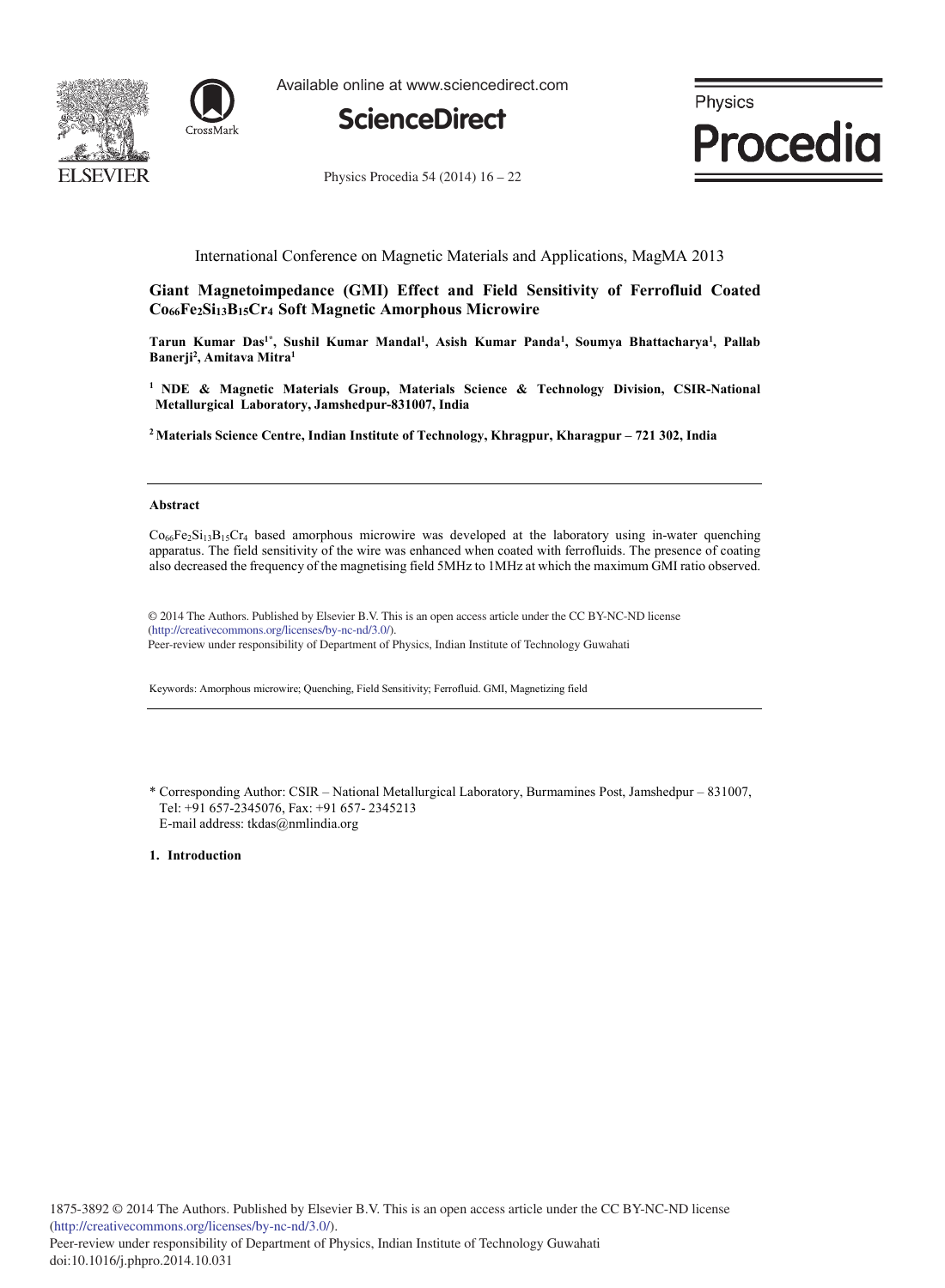The Giant Magnetoimpedance (GMI) effect in soft magnetic materials witnessed substantial attention to the scientific community due to its fundamental and technological reasons [1, 2]. It has become more attractive when the magnetic materials are of composite structures consisting of more than one layer [3] in the recent times. It is demonstrated that the GMI effect significantly increases in these composite structures consisting of more than one layer. It also lowers the driving frequencies compared to their single layers counterparts of the magnetizing field at which maximum GMI ratio observed [4]. From the application perspective, composite microwires have been found to be most promising candidates for developing high performance GMI sensors and sensing devices operating at low and intermediate frequencies. In recent investigations, focuses are being paid on the chemical and biological sensors [5, 6]. Biological sensors incorporate a biologically derived sensitive element embedded with a physical transducer. Most of the previous researches on composite wires have been documented pertaining to scientific and fundamental aspects of the GMI phenomena with special reference to ferromagnetic and non-magnetic coating. A special advantage of this present attempt is its application for in-situ measurement during fabrication of biomaterials with high level attraction with nanoparticles employed as biomolecular level.

### **2. Experimental**

A soft magnetic amorphous microwire of diameter  $\sim$  100  $\mu$ m consisting nominal composition  $Co_{66}Fe_2Si_{13}B_{15}Cr_4$  (at %) was prepared by in-water quenching technique [8,]. A length of ~ 3 cm of the microwire was taken for the study. It was cleaned by distilled water carefully before being immersed in low concentrated poly vinyl alcohol (PVA) for 5 hours. An amount of  $\sim$  100 ml ferrofluid [9] (synthesized through a patented process; A biomimetic process for the synthesis of aqueous ferrofluids for biomedical applications; S Nayar, A Shinha, A. K. Pramanik; India, Oct, 2009; Pat. No.: 0672DEL 2010) was taken in a non-magnetic glass beaker and the microware was dipped in the beaker. The beaker was placed on an electromagnetic stirrer for one hour and the temperature was kept constant during this entire period. The microwire was dried under an IR heating source before being used for GMI investigation. The GMI properties of the microwire (diameter  $\sim$  100 µm and length  $\sim$  3 cm) were evaluated by four probe technique through automated GMI measurement system. In this system, ac excitation was provided by an impedance analyzer (Agilent 4294A). The wire was positioned at the centre of the Helmholtz coil as well as perpendicular to the earth's magnetic field. The Helmholtz coil was excited by bi-polar power supply (BOP -20) under the control of a flux meter (Lakeshore 480).The magnetic field was measured by a Gaussmeter (Lakeshore 450).The set-up was automated through RS-232 port and LAN. LabVIEW 2010 and VISA 5.0.3 were used to develop the software program. The GMI ratio and the field sensitivity of GMI were calculated using the following relations

$$
\frac{\Delta Z}{Z} = \frac{Z(H) - Z(H_{sat})}{Z(H_{sat})} \times 100
$$
\n
$$
\eta = \frac{d}{dH} \left(\frac{\Delta Z}{Z}\right)
$$
\n(2)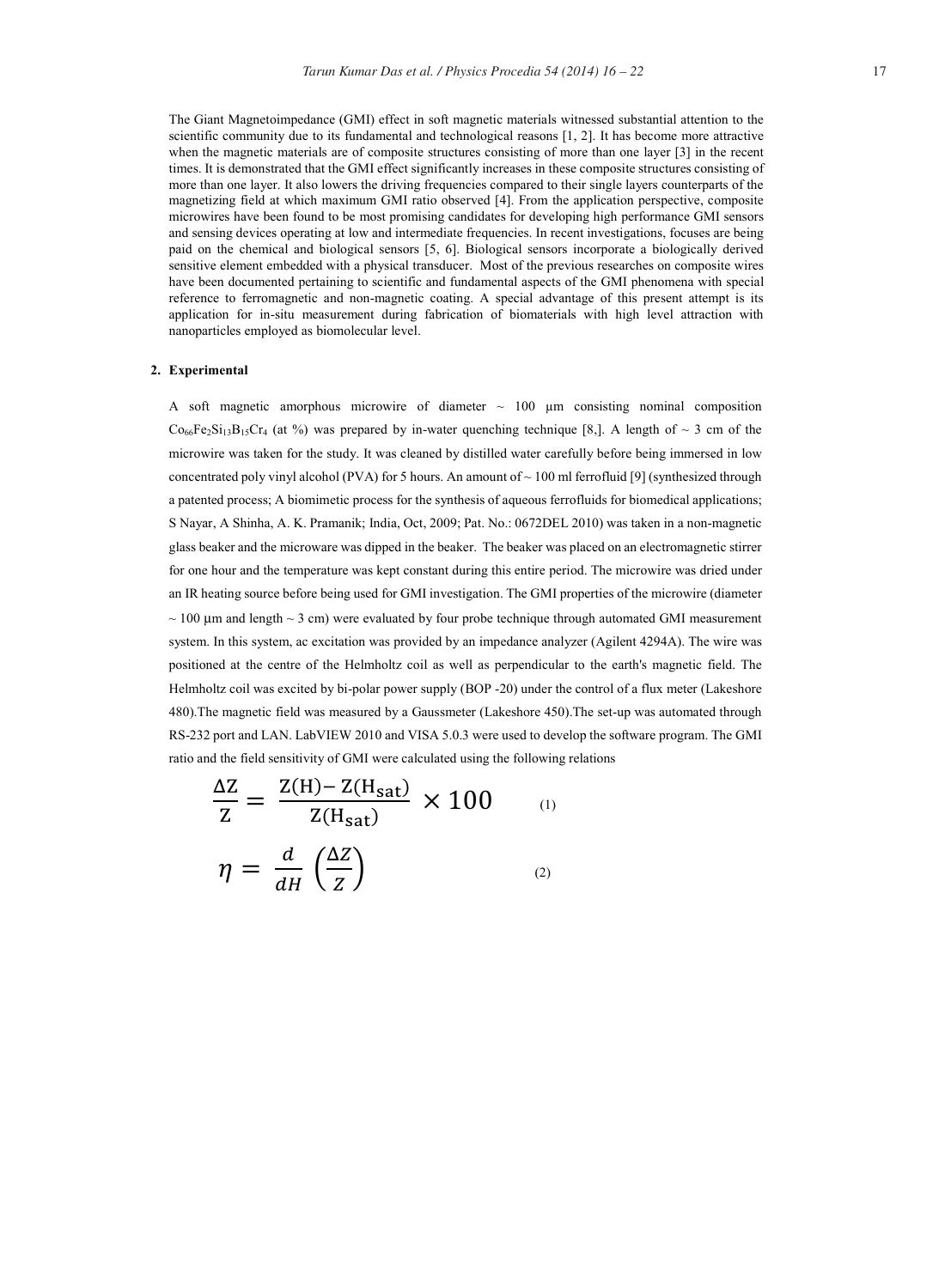where *Z(H)* and *Z*(H<sub>sat</sub>) represent the impedance in a magnetic field H and saturated magenetic field respectively.

## **3. Results and Discussions**

The giant magnetoimpedance properties of as-cast and ferrofluid coated  $Co<sub>66</sub>Fe<sub>2</sub>Si<sub>13</sub>B<sub>15</sub>Cr<sub>4</sub> microware was$ obtained in the presence of an ac driving current of 5 mA and plotted in Fig. 1.



Fig. 1: GMI ratio of as quenched and ferrofluid coated microwire as a function of magnetizing field.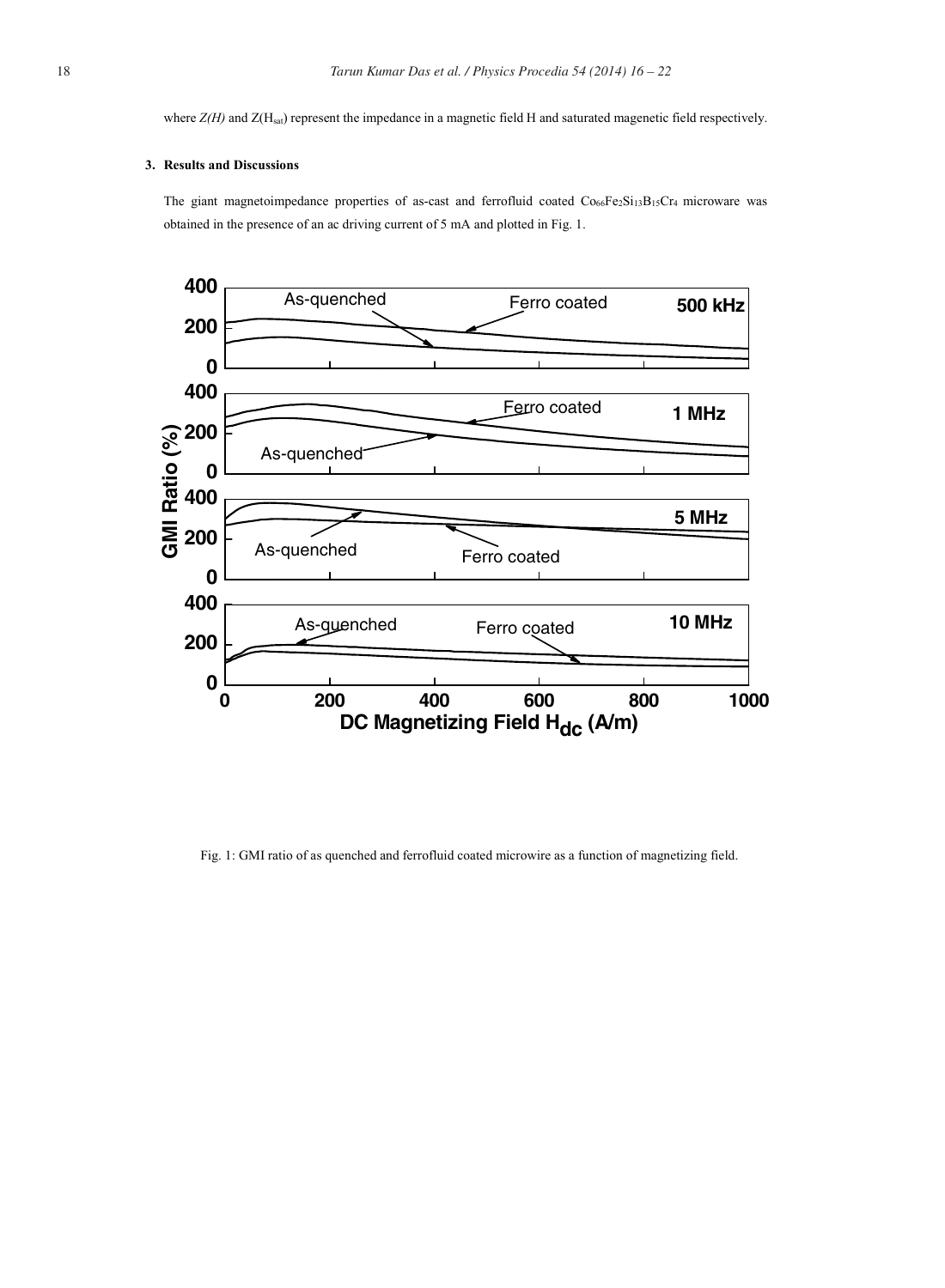It was observed from Fig. 1 that the GMI ratios on increasing the driving frequency, the maxima of GMI ratio, (GMI)max, of the as quenched microwire increased upto 5 MHz beyond which there was a drop in GMImax. In the present case, it is expected that in the frequency of 500 kHz - 5 MHz, both domain wall and magnetisation rotation contribute to the effective circular permeability [6, 7] and thus increase in GMI. However, beyond 5 MHz domain wall motion is damped by eddy current with a corresponding reduction in circular permeability. On the other hand, on increasing the driving frequency, the  $GM_{\text{max}}$  of the ferrofluid coated microwire increased upto 1 MHz beyond which there was a drastic drop in GMI<sub>max</sub> as shown. It was also observed that, GMImax of ferrofluid coated microwire is higher than its as-quenched counterpart at frequencies 500 kHz and 1 MHz. These consequences can be attributed to the cross sectional current distribution under the influence of external magnetic field and the electromagnetic interaction between the ferrofluid layer and the microwire. This electromagnetic interaction is expected to determine the current distribution over the cross section at a certain frequency.



Fig. 2: GMImax as a function operating frequency of as-quenched and ferrofluid coated microwire.

In order to observe the GMI sensitivity (GMI)<sub>S</sub> the GMI ratio was normalized with respect to the zero-field value and shown in Fig.3. It was observed that the field sensitivity of the ferrofluid coated microwire was higher (0.35 %/ Am-1 and 0.46 %/ Am-1) at frequencies 500 kHz and 1 MHz respectively than the as quenched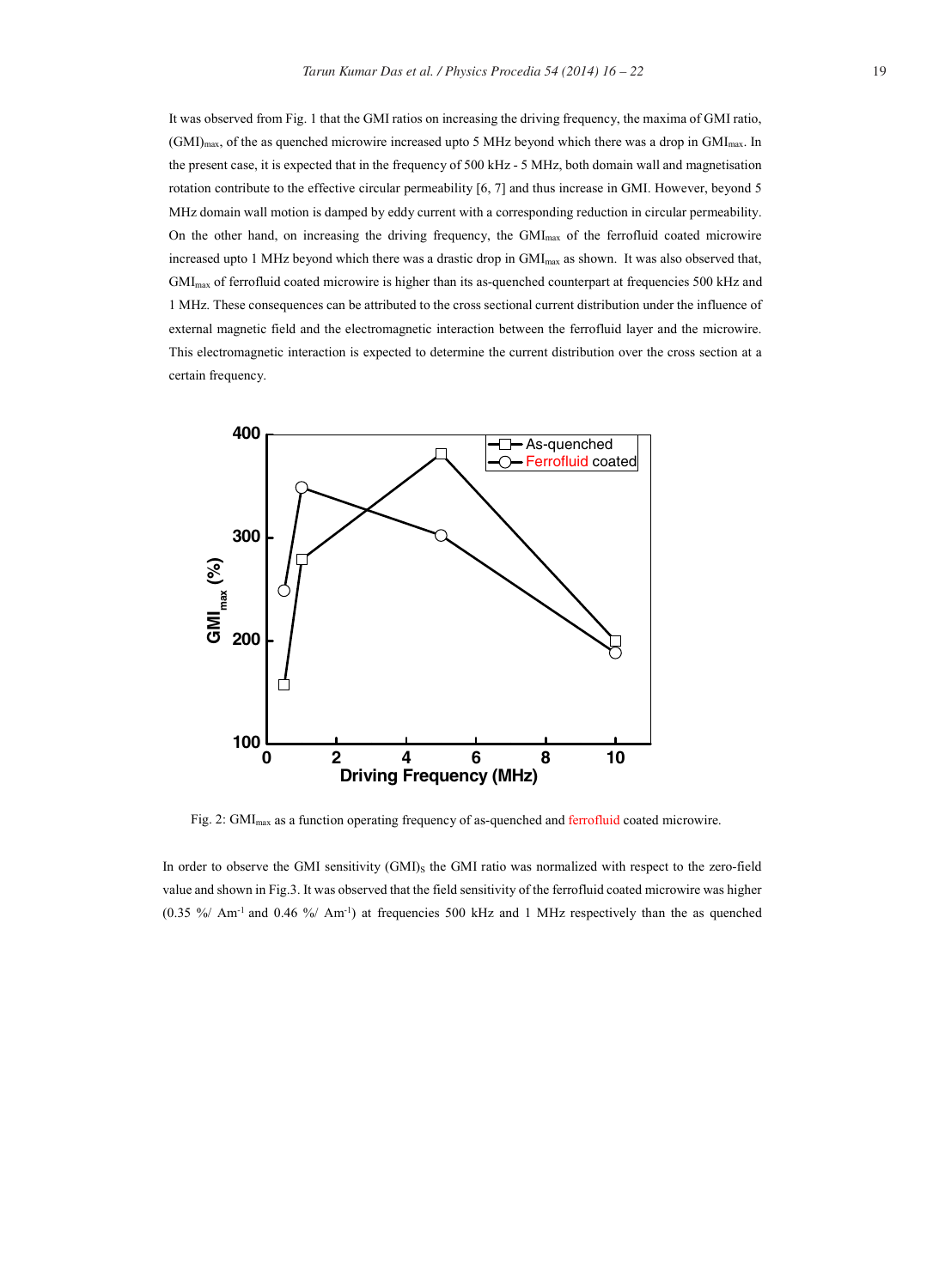



Fig. 3: Normalized GMI of as-quenched and ferrofluid coated microwire as a function magnetizing field

There has been a constant effort in the present decade to focus more on application criteria of the GMI technology. The potential applications involve development of sensor for magnetic field detection or nondestructive evaluation of degradation in materials that occur in components during extended period of service [17, 18]. Such applications indeed demand high sensitivity of the GMI sensor materials as well as optimum driving frequency. To meet such requirement, the sensor should operate at lower driving frequency alongwith optimum performances. Table 1 summarizes the GMI<sub>max</sub> and field measured sensitivity at different frequencies of as-quenched and ferrofluid coated microwire. The table indicates that at much lower frequency (1 MHz), the GMImax (349 %) and field sensitivity (0.46 %) of the ferrofluid coated microwire is optimum. Thus, from the application point of view, ferrofluid coated microwire has distinct advantages over their as- quenched counterpart in terms of ease in designing the sensors, lowering electromagnetic interference/electromagnetic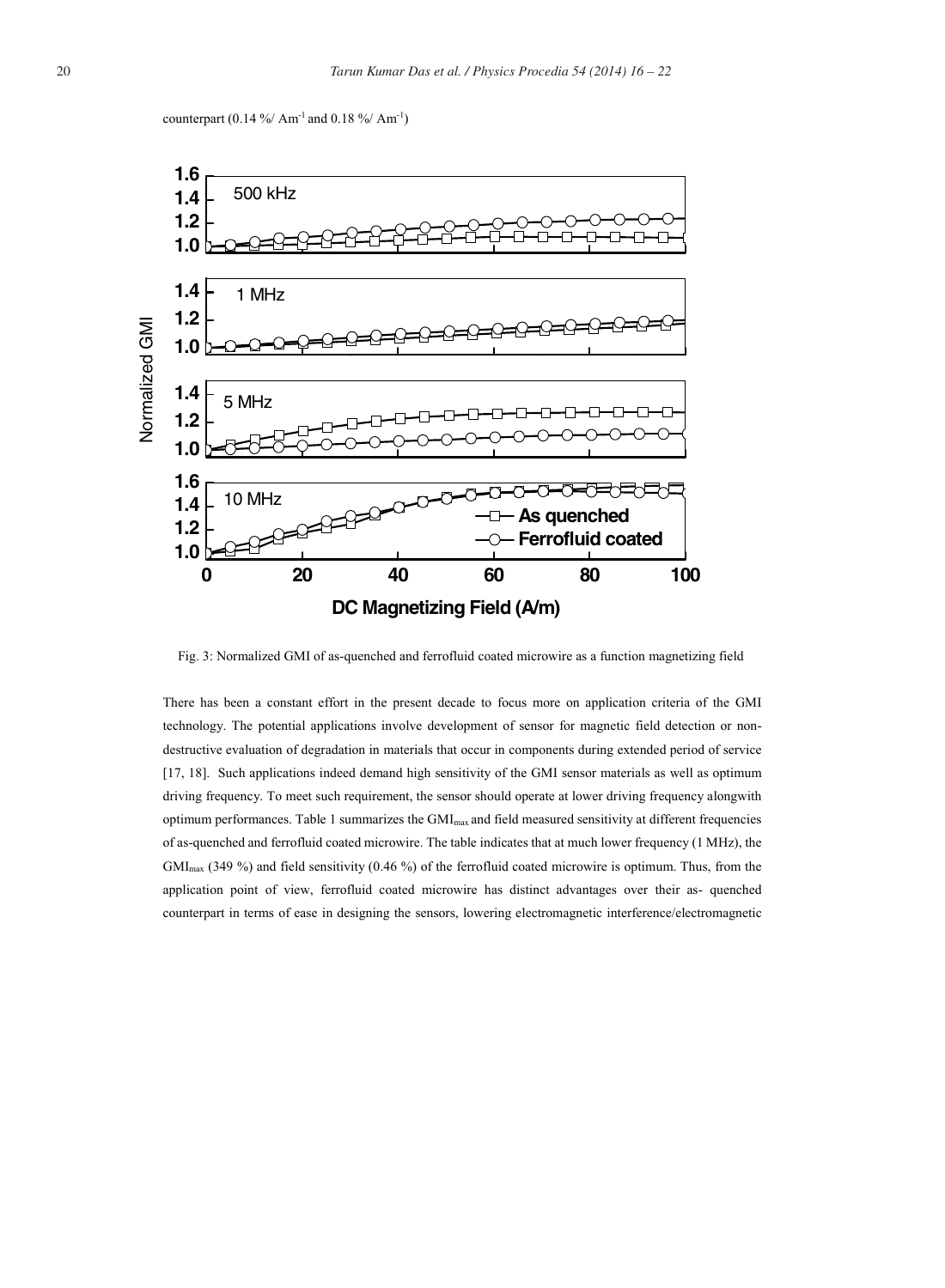### compatibility (EMI/EMC).

| Operating            | 500 kHz           |            | 1 MHz      |            | 5 MHz       |            | 10 MHz      |            |
|----------------------|-------------------|------------|------------|------------|-------------|------------|-------------|------------|
| Frequenc             |                   |            |            |            |             |            |             |            |
| y                    |                   |            |            |            |             |            |             |            |
| Sample               | GMI <sub>ma</sub> | Sensitivit | $GMI_{ma}$ | Sensitivit | $GMI_{ma}$  | Sensitivit | $GMI_{ma}$  | Sensitivit |
|                      | $\mathbf x$       | y          | x          | y          | $\mathbf x$ | y          | $\mathbf x$ | y          |
|                      | $(\% )$           | $(\% )$    | $(\%)$     | $(\%)$     | $(\%)$      | $(\%)$     | $(\%)$      | $(\%)$     |
| $As-$<br>quenched    | 157               | 0.14       | 279        | 0.18       | 381         | 0.56       | 199         | 1.06       |
| Ferrofluid<br>coated | 249               | 0.35       | 349        | 0.46       | 302         | 0.16       | 188         | 0.94       |

Table 1: Maximum GMI ratio and sensitivity of As-quenched and ferrofluid coated sample

#### **4. Conclusion**

Co66Fe2Si13B15Cr4 based amorphous microwire was developed at the laboratory using in-water quenching apparatus. The field sensitivity of the wire was enhanced when coated with ferrofluids. The GMI<sub>max</sub> and field measured sensitivity at different frequencies of as-quenched and ferrofluid coated microwire. It can be inferred that at relatively lower frequencies, the ferrofluid coated microwire showed optimum value. Thus, from the application point of view, ferrofluid coated microwire has distinct advantages over their as-quenched counterpart in terms of ease in designing the sensors, lowering electromagnetic interference/electromagnetic compatibility (EMI/EMC).

### **Acknowledgement**

The authors express sincere gratitude to Director, CSIR - National Metallurgical Laboratory, Jamshedpur for kindly giving permission to publish the work.